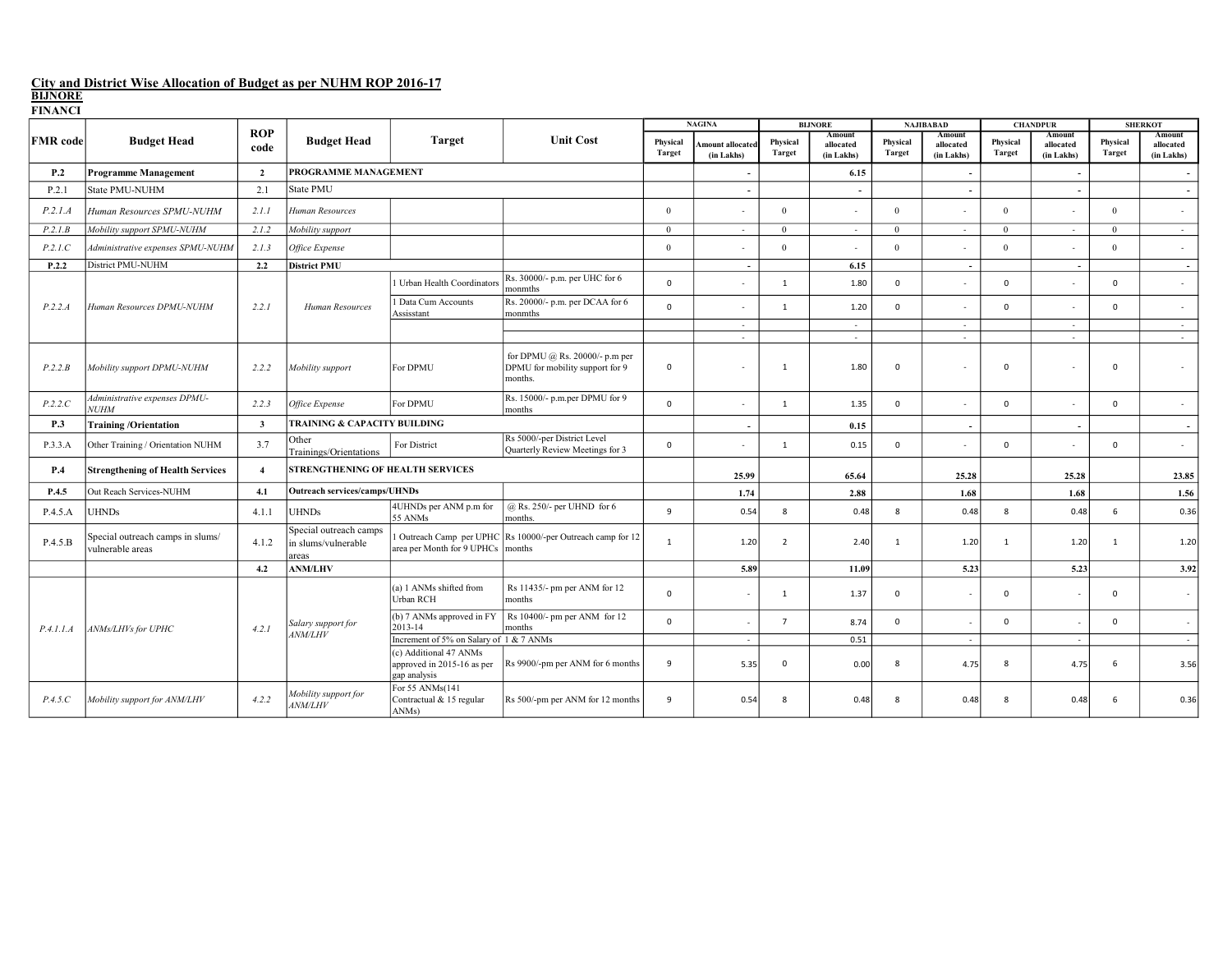| LITATICI        |                                     |                    | <b>Budget Head</b>                                                                             |                                                                                                                    |                                                                                        |                           | <b>NAGINA</b>                  |                           | <b>BIJNORE</b>                    | <b>NAJIBABAD</b>          |                                   | <b>CHANDPUR</b>           |                                   | <b>SHERKOT</b>     |                                   |
|-----------------|-------------------------------------|--------------------|------------------------------------------------------------------------------------------------|--------------------------------------------------------------------------------------------------------------------|----------------------------------------------------------------------------------------|---------------------------|--------------------------------|---------------------------|-----------------------------------|---------------------------|-----------------------------------|---------------------------|-----------------------------------|--------------------|-----------------------------------|
| <b>FMR</b> code | <b>Budget Head</b>                  | <b>ROP</b><br>code |                                                                                                | <b>Target</b>                                                                                                      | <b>Unit Cost</b>                                                                       | Physical<br><b>Target</b> | Amount allocated<br>(in Lakhs) | Physical<br><b>Target</b> | Amount<br>allocated<br>(in Lakhs) | Physical<br><b>Target</b> | Amount<br>allocated<br>(in Lakhs) | Physical<br><b>Target</b> | Amount<br>allocated<br>(in Lakhs) | Physical<br>Target | Amount<br>allocated<br>(in Lakhs) |
|                 |                                     | 4.3                | <b>Urban PHC (UPHC)</b>                                                                        |                                                                                                                    |                                                                                        |                           | 18.36                          |                           | 51.67                             |                           | 18.36                             |                           | 18.36                             |                    | 18.36                             |
| P.4.4.2.A       | Equipment for UPHC                  | 4.3.1              | Renovation/upgradation<br>of existing facility to<br><b>UPHC</b>                               | For Mini Autoclave,<br>Microscope & Equipments to<br>ANMs                                                          | Rs. 1.00 Lakh per UPHC for 9<br><b>UPHCs</b>                                           | 1                         | 1.00                           | $\overline{2}$            | 2.00                              | 1                         | 1.00                              | 1                         | 1.00                              | 1                  | 1.00                              |
| P.4.2.1.A       | UPHC-NC                             | 4.3.2              | <b>Building of new UPHC</b>                                                                    |                                                                                                                    |                                                                                        |                           |                                |                           |                                   |                           |                                   |                           |                                   |                    |                                   |
|                 |                                     | 4.3.3              |                                                                                                | Operation cost support for running UPHC (other than untied grants and medicines &                                  |                                                                                        |                           | 10.61                          |                           | 36.17                             |                           | 10.61                             |                           | 10.61                             |                    | 10.61                             |
|                 |                                     | 4.3.3.1            | Human Resource                                                                                 |                                                                                                                    |                                                                                        |                           | 7.97                           |                           | 30.89                             |                           | 7.97                              |                           | 7.97                              |                    | 7.97                              |
|                 |                                     |                    |                                                                                                | (a) 1 Fulltime MOs shifted<br>from Urban RCH                                                                       | Rs 41600/-p.m. Per MO for 12<br>months                                                 | $\mathbf{0}$              | ٠                              | $\overline{1}$            | 4.99                              | $\overline{0}$            |                                   | $\mathbf{0}$              | $\sim$                            | $\overline{0}$     | $\sim$                            |
|                 | P.4.1.3.1.A   MO at UPHC Full-time  |                    |                                                                                                | (b) 1 Fulltime MOs approved<br>in 2013-14&2014-15                                                                  | Rs 37800/month/MO for 12 months                                                        | $\theta$                  |                                |                           | 4.54                              | $\theta$                  |                                   | $\theta$                  |                                   | $\overline{0}$     |                                   |
|                 |                                     |                    |                                                                                                | Increment of 5% on Salary of 1 & 1 MO                                                                              |                                                                                        |                           | $\sim$                         |                           | 0.48                              |                           | $\sim$                            |                           | $\sim$                            |                    | $\sim$                            |
|                 |                                     |                    | $4.3.3.1.1$ MO salary                                                                          | (c) 7 Full time Mos approved<br>for new UPHCs                                                                      | Rs 36000/-p.m. per MO for 6<br>months                                                  |                           | 2.16                           | $\theta$                  |                                   | -1                        | 2.16                              |                           | 2.16                              |                    | 2.16                              |
|                 |                                     |                    |                                                                                                | (d) 2 Parttime MO                                                                                                  | Rs 21600/-p.m. Per MO for 12                                                           | $\Omega$                  | 0.00                           | 2                         | 5.18                              | $\Omega$                  | 0.00                              | $\Omega$                  | 0.00                              | $\theta$           | 0.00                              |
|                 | P.4.1.3.1.B   MO at UPHC Part-time  |                    |                                                                                                | Increment of 5% on Salary of 2Mos                                                                                  |                                                                                        |                           | $\overline{\phantom{a}}$       |                           | 0.26                              |                           |                                   |                           |                                   |                    | $\sim$                            |
|                 |                                     |                    |                                                                                                | (e) 7 Part time Mos approved<br>for new UPHCs                                                                      | Rs 21600/-p.m.per MO for 6 months                                                      |                           | 1.30                           | $\Omega$                  | $\sim$                            |                           | 1.30                              |                           | 1.30                              |                    | 1.30                              |
|                 | Staff nurse for UPHC                |                    | Salary of paramedical&<br>nursing staff (Staff<br>Nurse/Lab<br>Technician/Pharmcist/Otl<br>er) | (a) 1 Staff Nurses shifted<br>from Urban RCH                                                                       | Rs 19060/-pm per SN for 12 months                                                      | $\mathbf 0$               | ٠                              | $\mathbf{1}$              | 2.29                              | $\mathbf 0$               |                                   | $\mathbf{0}$              | $\sim$                            | $\mathbf 0$        | $\sim$                            |
| P.4.1.2.A       |                                     |                    |                                                                                                | (b) 2 Staff Nurses (2 SNs per<br>UPHC for 1 New UPHC)                                                              | Rs 17325/-pm per SN for 12 months                                                      | $\mathbf{0}$              |                                | $\overline{2}$            | 4.16                              | 0                         |                                   | $\Omega$                  |                                   | $\mathbf 0$        |                                   |
|                 |                                     |                    |                                                                                                | Increment of 5% on Salary of 1 & 2 SNs                                                                             |                                                                                        |                           | $\sim$                         |                           | 0.32                              |                           | $\sim$                            |                           |                                   |                    | $\sim$                            |
|                 |                                     |                    |                                                                                                | (c) 2 SNs per UPHCs for 7<br>New UPHC                                                                              | Rs 16500/-pm per SN for 6 months                                                       | $\overline{2}$            | 1.98                           | $\mathbf 0$               | $\overline{\phantom{a}}$          | $\overline{2}$            | 1.98                              | $\overline{2}$            | 1.98                              | $\overline{2}$     | 1.98                              |
|                 |                                     | 4.3.3.1.2          |                                                                                                | (d) 2 Pharmacist                                                                                                   | Rs 17325/-pm per Pharmacist for 12<br>months                                           | $\mathbf{0}$              |                                | $\overline{2}$            | 4.16                              | $\Omega$                  |                                   | $\Omega$                  |                                   | $\Omega$           |                                   |
| P.4.1.6.4       | Pharmacists at UPHC                 |                    |                                                                                                | Increment of 5% on Salary of 2 Pharmacist                                                                          |                                                                                        |                           | 0.00                           |                           | 0.21                              |                           | 0.00                              |                           | 0.00                              |                    | 0.00                              |
|                 |                                     |                    |                                                                                                | (e)1 Pharmacist per UPHC<br>for 7 new UPHC                                                                         | Rs 16500/-pm per Pharmacist for 6<br>months                                            | $\mathbf{1}$              | 0.99                           | $\Omega$                  | ×.                                | $\mathbf{1}$              | 0.99                              | $\mathbf{1}$              | 0.99                              | $\overline{1}$     | 0.99                              |
|                 |                                     |                    |                                                                                                | (f) 2 Lab Technician                                                                                               | Rs12400 /-pm per Lab Technician<br>for 12 months                                       | $\mathbf{0}$              |                                | $\overline{2}$            | 2.98                              | $\mathbf 0$               |                                   | $\mathbf{0}$              |                                   | $\mathbf 0$        | $\sim$                            |
| P.4.1.5.A       | Lab Technicians at UPHC             |                    |                                                                                                | Increment of 5% on Salary of 2LTs                                                                                  |                                                                                        |                           | 0.00                           |                           | 0.15                              |                           | 0.00                              |                           | 0.00                              |                    | 0.00                              |
|                 |                                     |                    |                                                                                                | (g)1 Lab Technician per<br>UPHC for 7 new UPHCs                                                                    | Rs 11800/-pm per Lab Technician<br>for 6 months                                        | $\mathbf{1}$              | 0.71                           | $\mathbf 0$               | 0.00                              | $\mathbf{1}$              | 0.71                              | <sup>1</sup>              | 0.71                              | 1                  | 0.71                              |
|                 | P.4.1.10.A Other Support staff-NUHM | 4.3.3.1.3          | Salary of support staff<br>(non clinical staff)                                                | Position not Approved.<br>Lumpsum amount approved<br>for outsourcing support staff<br>services.Budget for 6 months | Rs 5717/- p.m. per Sweeper cum<br>Chowkidarfor 1 Sweeper cum<br>Chowkidar for 6 months | $\mathbf 0$               |                                | $\overline{1}$            | 0.34                              | 0                         |                                   | $\mathbf 0$               |                                   | $\mathbf 0$        | $\sim$                            |
|                 |                                     |                    |                                                                                                | allocated as per approval<br>from last year.                                                                       | Rs 14000/-pm per UPHC for support<br>staff for 6 months                                | $\mathbf{1}$              | 0.84                           | $\mathbf{1}$              | 0.84                              | $\mathbf{1}$              | 0.84                              | 1                         | 0.84                              | $\mathbf{1}$       | 0.84                              |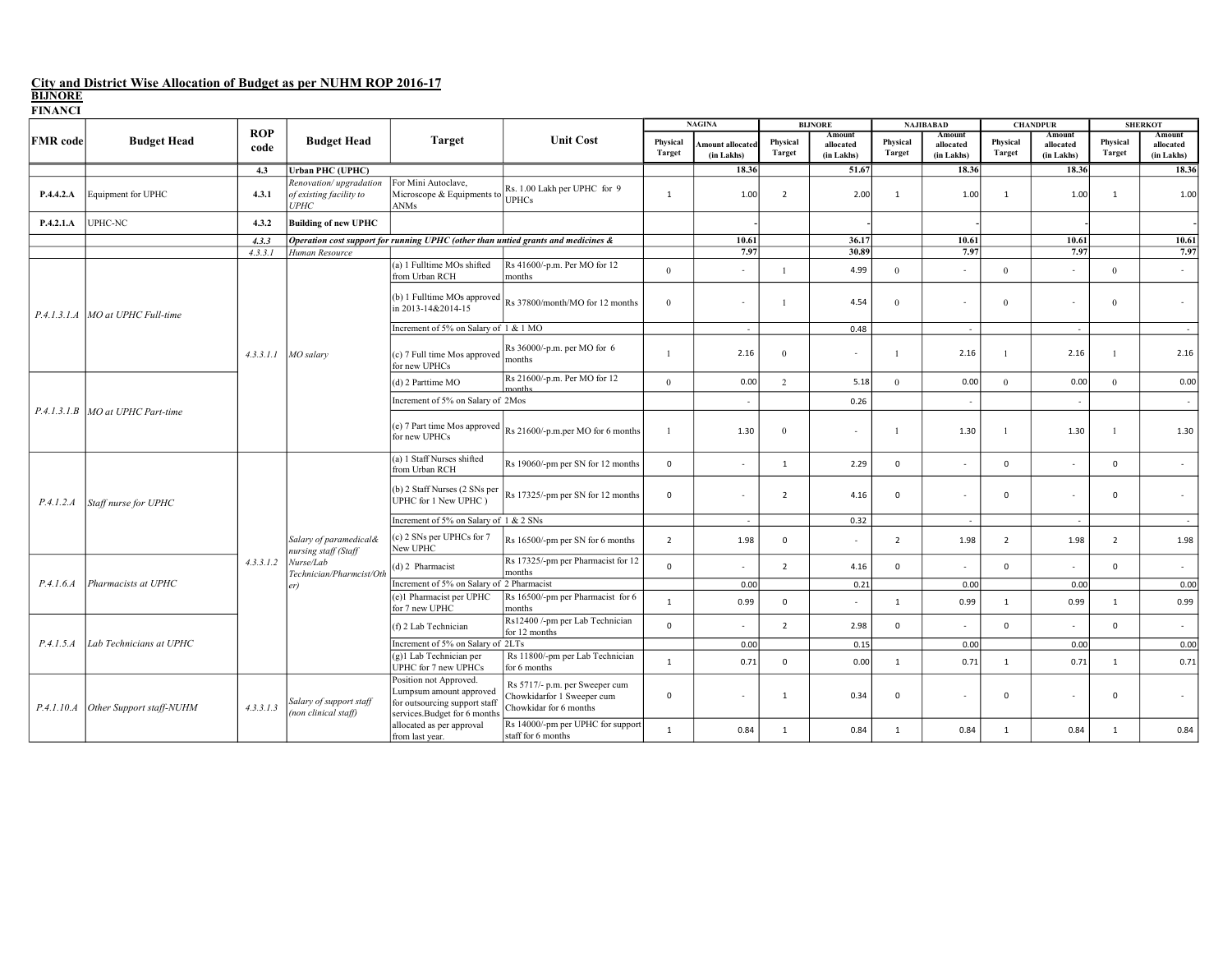**FINANCI** 

| FINANCI         |                                                   |                    |                                               |                                                             |                                                                              |                           | <b>NAGINA</b>                 |                           | <b>BIJNORE</b>                    | <b>NAJIBABAD</b>          |                                   | <b>CHANDPUR</b>           |                                   | <b>SHERKOT</b>     |                                   |
|-----------------|---------------------------------------------------|--------------------|-----------------------------------------------|-------------------------------------------------------------|------------------------------------------------------------------------------|---------------------------|-------------------------------|---------------------------|-----------------------------------|---------------------------|-----------------------------------|---------------------------|-----------------------------------|--------------------|-----------------------------------|
| <b>FMR</b> code | <b>Budget Head</b>                                | <b>ROP</b><br>code | <b>Budget Head</b>                            | <b>Target</b>                                               | <b>Unit Cost</b>                                                             | Physical<br><b>Target</b> | mount allocated<br>(in Lakhs) | Physical<br><b>Target</b> | Amount<br>allocated<br>(in Lakhs) | Physical<br><b>Target</b> | Amount<br>allocated<br>(in Lakhs) | Physical<br><b>Target</b> | Amount<br>allocated<br>(in Lakhs) | Physical<br>Target | Amount<br>allocated<br>(in Lakhs) |
| P.4.2.3.B       | Operational Expenses of UPHCs<br>(excluding rent) | 4.3.3.2            | Office Expenses                               | $(a)$ 9 UPHCs                                               | Rs 7000/-pm per UPHC for 12<br>months                                        | $\mathbf{1}$              | 0.84                          | $\overline{2}$            | 1.68                              | 1                         | 0.84                              | 1                         | 0.84                              | $\mathbf{1}$       | 0.84                              |
|                 |                                                   | 4.3.3.3            | Others (e.g. hiring of                        | For 9 rented building                                       | Rs 15000/-pm per UPHC for 9<br>UPHCs for 6 months                            |                           | 0.90                          | $\overline{2}$            | 1.80                              |                           | 0.90                              |                           | 0.90                              |                    | 0.90                              |
| P.4.2.3.A       | Rent for UPHC                                     |                    | premises/mobile PHC)                          | For 9 rented building                                       | Rs 15000/-pm per UPHC for 9<br>UPHCs for 6 months                            |                           | 0.90                          | 2                         | 1.80                              |                           | 0.90                              |                           | 0.90                              |                    | 0.90                              |
| P.4.3.1.A       | <b>Untied Grant UPHC Government</b><br>Building   |                    |                                               | 50% of Untied Grants (It has<br>already been kept as        |                                                                              |                           |                               |                           | $\sim$                            |                           |                                   |                           |                                   |                    | $\sim$                            |
| P.4.3.1.B       | <b>Untied Grant UPHC Rented</b><br>Building       | 4.3.4              | Untied grants to UPHC                         | committed at District, hence<br>no additional fund is being | Rs. 1.00 Lakhs for 9 UPHCs<br>functioning in Rented Buildings                |                           |                               |                           | ×.                                |                           |                                   |                           |                                   |                    | $\sim$                            |
| P.4.4.1         | Procurement of Drugs                              | 4.3.5              | Medicines & consumables for UPHC              |                                                             |                                                                              |                           | 6.75                          |                           | 13.50                             |                           | 6.75                              |                           | 6.75                              |                    | 6.75                              |
| P.4.4.1.A       | Drugs for UPHC                                    | 4.3.5.1            | Emergency drugs                               | for 9 UPHCs                                                 | Rs 6.75 Lakhs per UPHC                                                       | $\mathbf{1}$              | 6.75                          | $\overline{2}$            | 13.50                             | $\overline{1}$            | 6.75                              | $\overline{1}$            | 6.75                              | $\overline{1}$     | 6.75                              |
|                 |                                                   | 4.4                | Urban CHC (UCHC)/Satellite/Referral Hospitals |                                                             |                                                                              |                           |                               |                           |                                   |                           |                                   |                           |                                   |                    |                                   |
| P.4.2.1.B       | UCHC-NC                                           | 4.4.1              | Capital cost support for                      |                                                             |                                                                              |                           |                               |                           |                                   |                           |                                   |                           |                                   |                    |                                   |
| P.4.2.2.C       | Maternity Homes -R/U                              |                    | new UCHC                                      |                                                             |                                                                              |                           |                               |                           |                                   |                           |                                   |                           |                                   |                    |                                   |
|                 |                                                   | 4.4.2              | <b>Human Resource</b>                         |                                                             |                                                                              |                           |                               |                           |                                   |                           |                                   |                           |                                   |                    |                                   |
| P.4.1.4.4       | Obstetrician / Gyanecologist at<br>UCHC           |                    |                                               |                                                             |                                                                              | $\mathbf{0}$              |                               | $\mathbf 0$               |                                   | $\Omega$                  |                                   | $\Omega$                  |                                   | $\Omega$           |                                   |
| P.4.1.4. B      | Paediatrician at UCHC                             |                    |                                               |                                                             |                                                                              | $\Omega$                  | ٠                             | $\mathbf 0$               | $\sim$                            | $\Omega$                  | $\sim$                            | $\mathbf{0}$              | $\sim$                            | $\mathbf{0}$       | $\sim$                            |
| P.4.1.4. C      | Anaesthetist at UCHC                              | 4.4.2.1            | Specialist, MO, SN                            |                                                             |                                                                              | $\Omega$                  | $\overline{\phantom{a}}$      | $\mathbf 0$               | ٠                                 | $\Omega$                  | $\sim$                            | $\Omega$                  | $\sim$                            | $\mathbf{0}$       | $\sim$                            |
| P.4.1.4.F       | Radiologist at UCHC                               |                    |                                               |                                                             |                                                                              | $\Omega$                  | $\sim$                        | $\mathbf 0$               | $\sim$                            | $\mathbf 0$               | $\sim$                            | $\Omega$                  | $\sim$                            | $\mathbf 0$        | $\sim$                            |
| P.4.1.4.6       | Other Specialists including Dentists<br>at UCHC   |                    |                                               |                                                             |                                                                              | $\Omega$                  |                               | $\Omega$                  |                                   | $\mathbf 0$               |                                   | $\Omega$                  |                                   | $\mathbf 0$        | $\sim$                            |
| P.4.1.2.B       | Staff nurse for UCHC                              |                    | Paramedic, Support                            |                                                             |                                                                              | $\mathbf{0}$              | $\sim$                        | $\mathbf{0}$              | $\sim$                            | $\mathbf 0$               | $\sim$                            | $\mathbf{0}$              | $\sim$                            | $\mathbf 0$        | $\sim$                            |
| P.4.1.9.4       | DEO cum Accountant-NUHM                           | 4.4.2.2            | Staff (KEPT BLANK IN                          |                                                             |                                                                              | $\mathbf 0$               | ٠                             | $\mathbf 0$               | $\sim$                            | $\Omega$                  | $\sim$                            | $\mathbf{0}$              | $\sim$                            | $\mathbf{0}$       | $\sim$                            |
|                 |                                                   |                    | ROP)                                          |                                                             |                                                                              |                           | ٠                             |                           | $\sim$                            |                           | $\sim$                            |                           | $\sim$                            |                    | $\sim$                            |
| P.4.1.10.A      | Other Support staff-NUHM                          |                    |                                               |                                                             |                                                                              | $\Omega$                  | $\sim$                        | $\Omega$                  | $\sim$                            | $\Omega$                  | $\sim$                            | $\Omega$                  | $\sim$                            | $\Omega$           | $\sim$                            |
| 4.4.3           | Untied grants for UCHC                            | 4.4.3              | Untied grants for UCHC                        |                                                             |                                                                              |                           |                               |                           |                                   |                           |                                   |                           |                                   |                    |                                   |
| P.9             | <b>IEC/BCC - NUHM</b>                             | 4.6                | <b>IEC/BCC</b>                                |                                                             |                                                                              |                           |                               |                           |                                   |                           |                                   |                           |                                   |                    |                                   |
| P.9.A           | <b>Print Media-NUHM</b>                           |                    |                                               |                                                             |                                                                              |                           |                               |                           |                                   |                           |                                   |                           |                                   |                    |                                   |
| P.6             | <b>Community Processes-NUHM</b>                   | 6                  | <b>Community Processes</b>                    |                                                             |                                                                              |                           | 1.35                          |                           | 2.07                              |                           | 0.83                              |                           | 0.72                              |                    | 0.62                              |
| P.6.1           | <b>ASHA(URBAN)</b>                                | 6.2                | <b>ASHA</b> (urban)                           |                                                             |                                                                              |                           | 1.35                          |                           | 2.07                              |                           | 0.83                              |                           | 0.72                              |                    | 0.62                              |
| P.6.1.B         | <b>ASHA Incentives (URBAN)</b>                    | 6.2.1              | Asha incentive                                | <b>ASHA</b> incentive                                       | Rs. 1000 p.m. per ASHA for 75<br>ASHA for 9 months                           | 13                        | 1.17                          | 20                        | 1.8                               | 8                         | 0.72                              | $\overline{7}$            | 0.63                              | 6                  | 0.54                              |
| P.6.1.C         | ASHA Drug kits ASHA(URBAN)                        |                    | Asha drug kits and                            | <b>ASHA</b> kit                                             | Rs.750/- per ASHA kit per ASHA                                               | 13                        | 0.0975                        | 20                        | 0.15                              | 8                         | 0.06                              | $\overline{7}$            | 0.0525                            | 6                  | 0.045                             |
| P.6.1.E         | Other Costs(badge, uniform,ID etc)<br>(URBAN)     | 6.2.2              | <b>HBNC</b> kits                              | ASHA dress, ASHA register                                   | Rs. 450/- per ASHA Dress & Rs.<br>150 per ASHA for printing of<br>Registers. | 13                        | 0.078                         | 20                        | 0.12                              | 8                         | 0.048                             | $\overline{7}$            | 0.042                             | 6                  | 0.036                             |
|                 | Total $(1+2+3+4+5+6+7+8)$                         |                    |                                               |                                                             |                                                                              |                           | 27.34                         |                           | 74.01                             |                           | 26.10                             |                           | 26.00                             |                    | 24.47                             |

Note 1 : Districts shall book the expenditure in FMR Codes & respective heads and not in ROP Codes.

HR Increment calculated @ 5% for above approvals.Overall 5% increment has been approved for all the existing positions & has been<br>Note 2 : calculated seperately. Annual increment will only be applicable to existing H

will be eligible for increment.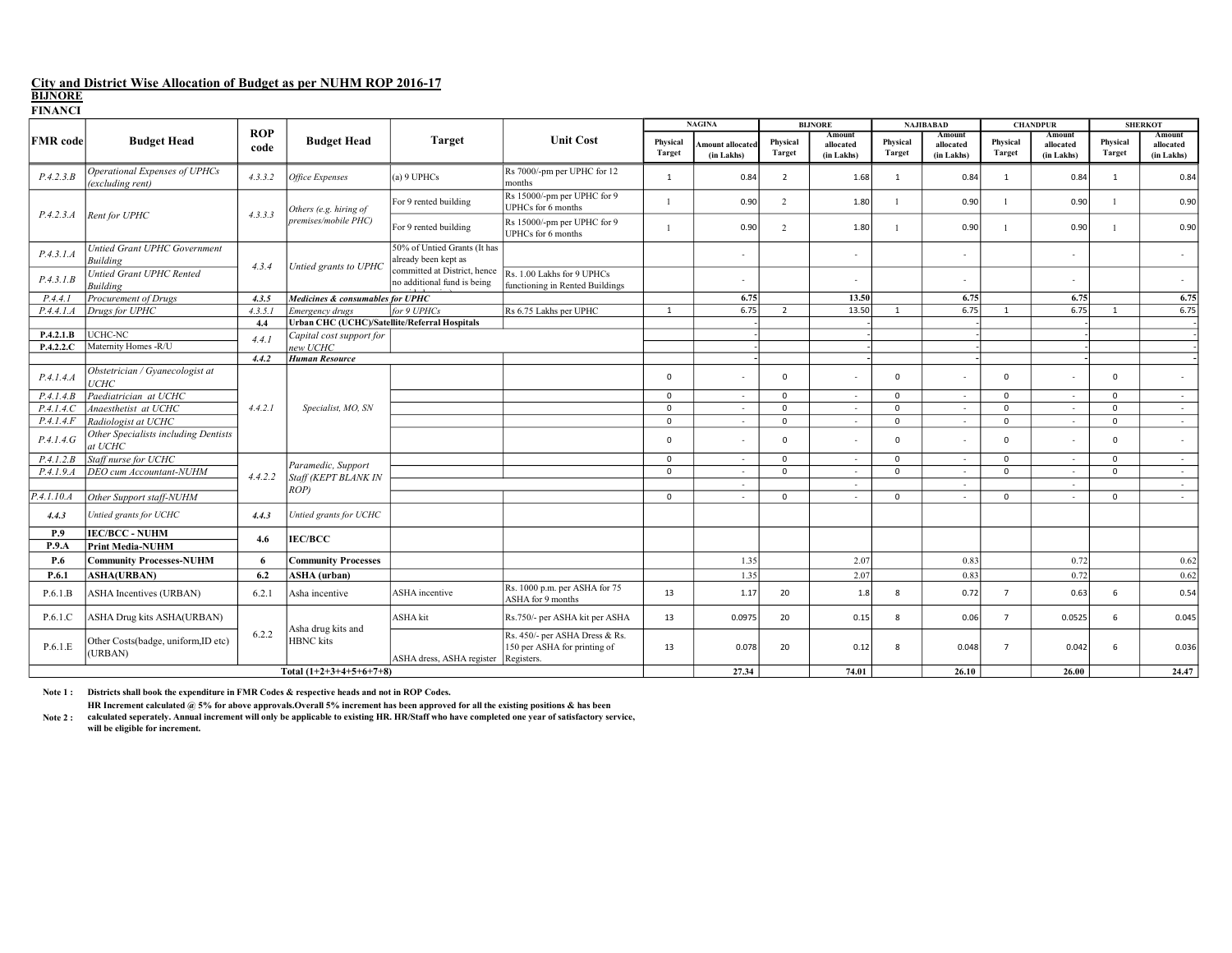|                 |                                                      |                         |                                                        |                                                                      |                                                                              |                    | <b>KIRATPUR</b>                   |                           | <b>SEOHARA</b>                    | <b>DHAMPUR</b>            |                                   |                           | <b>TOTAL</b>                  |
|-----------------|------------------------------------------------------|-------------------------|--------------------------------------------------------|----------------------------------------------------------------------|------------------------------------------------------------------------------|--------------------|-----------------------------------|---------------------------|-----------------------------------|---------------------------|-----------------------------------|---------------------------|-------------------------------|
| <b>FMR</b> code | <b>Budget Head</b>                                   | <b>ROP</b><br>code      | <b>Budget Head</b>                                     | <b>Target</b>                                                        | <b>Unit Cost</b>                                                             | Physical<br>Target | Amount<br>allocated<br>(in Lakhs) | Physical<br><b>Target</b> | Amount<br>allocated<br>(in Lakhs) | Physical<br><b>Target</b> | Amount<br>allocated<br>(in Lakhs) | Physical<br><b>Target</b> | mount allocated<br>(in Lakhs) |
| P.2             | <b>Programme Management</b>                          | $\overline{2}$          | PROGRAMME MANAGEMENT                                   |                                                                      |                                                                              |                    | $\overline{\phantom{a}}$          |                           | $\overline{\phantom{a}}$          |                           | $\overline{\phantom{a}}$          | $\mathbf{0}$              | 6.15                          |
| P.2.1           | State PMU-NUHM                                       | 2.1                     | <b>State PMU</b>                                       |                                                                      |                                                                              |                    | $\sim$                            |                           | $\overline{a}$                    |                           | $\overline{\phantom{a}}$          | $\mathbf{0}$              | $\overline{\phantom{a}}$      |
| P.2.1.A         | Human Resources SPMU-NUHM                            | 2.1.1                   | Human Resources                                        |                                                                      |                                                                              | $\mathbf{0}$       |                                   | $\overline{0}$            |                                   | $\mathbf{0}$              |                                   | $\overline{0}$            | $\sim$                        |
| P.2.1B          | Mobility support SPMU-NUHM                           | 2.1.2                   | Mobility support                                       |                                                                      |                                                                              | $\theta$           | $\sim$                            | $\theta$                  | $\overline{\phantom{a}}$          | $\Omega$                  | $\overline{\phantom{a}}$          | $\Omega$                  | $\sim$                        |
| P.2.1.C         | Administrative expenses SPMU-NUHM                    | 2.1.3                   | Office Expense                                         |                                                                      |                                                                              | $\theta$           |                                   | $\theta$                  | $\overline{\phantom{a}}$          | $\theta$                  |                                   | $\theta$                  | $\sim$                        |
| P.2.2           | District PMU-NUHM                                    | 2.2                     | <b>District PMU</b>                                    |                                                                      |                                                                              |                    | $\sim$                            |                           | $\sim$                            |                           | $\overline{\phantom{a}}$          | $\mathbf{0}$              | 6.15                          |
|                 |                                                      |                         |                                                        | Urban Health Coordinators                                            | Rs. 30000/- p.m. per UHC for 6<br>monmths                                    | $\Omega$           |                                   | $\Omega$                  |                                   | $\mathbf 0$               |                                   | $\mathbf{1}$              | 1.80                          |
| P.2.2.A         | Human Resources DPMU-NUHM                            | 2.2.1                   | Human Resources                                        | Data Cum Accounts<br>Assisstant                                      | Rs. 20000/- p.m. per DCAA for 6<br>monmths                                   | $\mathbf 0$        |                                   | $\mathbf 0$               |                                   | $\mathbf 0$               |                                   | $\mathbf{1}$              | 1.20                          |
|                 |                                                      |                         |                                                        |                                                                      |                                                                              |                    | $\sim$                            |                           | ×                                 |                           | ÷                                 | $\mathbf 0$               | $\sim$                        |
|                 |                                                      |                         |                                                        |                                                                      |                                                                              |                    | $\sim$                            |                           | ÷.                                |                           | $\sim$                            | $\overline{0}$            | $\sim$                        |
| P.2.2.B         | Mobility support DPMU-NUHM                           | 2.2.2                   | Mobility support                                       | For DPMU                                                             | for DPMU @ Rs. 20000/- p.m per<br>DPMU for mobility support for 9<br>months. | $\mathbf 0$        |                                   | $\mathbf 0$               |                                   | $\mathbf 0$               |                                   | $\mathbf{1}$              | 1.80                          |
| P.2.2.C         | Administrative expenses DPMU-<br><b>NUHM</b>         | 2.2.3                   | Office Expense                                         | For DPMU                                                             | Rs. 15000/- p.m.per DPMU for 9<br>months                                     | $\mathbf 0$        |                                   | $\mathbf 0$               |                                   | $\mathbf 0$               | ٠                                 | $\mathbf{1}$              | 1.35                          |
| P.3             | <b>Training/Orientation</b>                          | $\overline{\mathbf{3}}$ | TRAINING & CAPACITY BUILDING                           |                                                                      |                                                                              |                    | $\overline{a}$                    |                           | $\overline{a}$                    |                           | $\overline{\phantom{a}}$          | $\mathbf{0}$              | 0.15                          |
| P.3.3.A         | Other Training / Orientation NUHM                    | 3.7                     | Other<br>Trainings/Orientations                        | For District                                                         | Rs 5000/-per District Level<br>Quarterly Review Meetings for 3               | $\mathbf 0$        |                                   | $\mathbf 0$               |                                   | $\mathsf 0$               |                                   | $\mathbf{1}$              | 0.15                          |
| P.4             | <b>Strengthening of Health Services</b>              | $\overline{4}$          | STRENGTHENING OF HEALTH SERVICES                       |                                                                      |                                                                              |                    | 23.85                             |                           | 23.13                             |                           | 23.13                             | $\mathbf{0}$              | 236.15                        |
| P.4.5           | Out Reach Services-NUHM                              | 4.1                     | <b>Outreach services/camps/UHNDs</b>                   |                                                                      |                                                                              |                    | 1.56                              |                           | 1.50                              |                           | 1.50                              | $\bf{0}$                  | 14.10                         |
| P.4.5.A         | <b>UHNDs</b>                                         | 4.1.1                   | <b>UHNDs</b>                                           | 4UHNDs per ANM p.m for<br>55 ANMs                                    | $(a)$ Rs. 250/- per UHND for 6<br>months.                                    | 6                  | 0.36                              | 5                         | 0.30                              | 5                         | 0.30                              | 55                        | 3.30                          |
| P.4.5.B         | Special outreach camps in slums/<br>vulnerable areas | 4.1.2                   | Special outreach camps<br>in slums/vulnerable<br>areas | area per Month for 9 UPHCs months                                    | Outreach Camp per UPHC Rs 10000/-per Outreach camp for 12                    | $\mathbf{1}$       | 1.20                              | $\mathbf{1}$              | 1.20                              | $\mathbf{1}$              | 1.20                              | 9                         | 10.80                         |
|                 |                                                      | 4.2                     | <b>ANM/LHV</b>                                         |                                                                      |                                                                              |                    | 3.92                              |                           | 3.27                              |                           | 3.27                              | $\bf{0}$                  | 41.83                         |
|                 |                                                      |                         |                                                        | (a) 1 ANMs shifted from<br>Urban RCH                                 | Rs 11435/- pm per ANM for 12<br>months                                       | $\mathbf 0$        |                                   | $\mathbf 0$               |                                   | $\mathbf 0$               | $\overline{\phantom{a}}$          | $\mathbf{1}$              | 1.37                          |
| P.4.1.1.A       | ANMs/LHVs for UPHC                                   | 4.2.1                   | Salary support for                                     | (b) 7 ANMs approved in FY<br>2013-14                                 | Rs 10400/- pm per ANM for 12<br>months                                       | $\mathbf 0$        | $\sim$                            | $\mathbf 0$               | $\overline{\phantom{a}}$          | $\mathbf 0$               | $\overline{\phantom{a}}$          | $\overline{7}$            | 8.74                          |
|                 |                                                      |                         | <b>ANM/LHV</b>                                         | Increment of 5% on Salary of 1 & 7 ANMs                              |                                                                              |                    | $\sim$                            |                           | ×.                                |                           | $\overline{\phantom{a}}$          | $\overline{0}$            | 0.51                          |
|                 |                                                      |                         |                                                        | (c) Additional 47 ANMs<br>approved in 2015-16 as per<br>gap analysis | Rs 9900/-pm per ANM for 6 months                                             | 6                  | 3.56                              | 5                         | 2.97                              | 5                         | 2.97                              | 47                        | 27.92                         |
| P.4.5.C         | Mobility support for ANM/LHV                         | 4.2.2                   | Mobility support for<br><b>ANM/LHV</b>                 | For 55 ANMs(141<br>Contractual & 15 regular<br>ANMs)                 | Rs 500/-pm per ANM for 12 months                                             | 6                  | 0.36                              | 5                         | 0.30                              | 5                         | 0.30                              | 55                        | 3.30                          |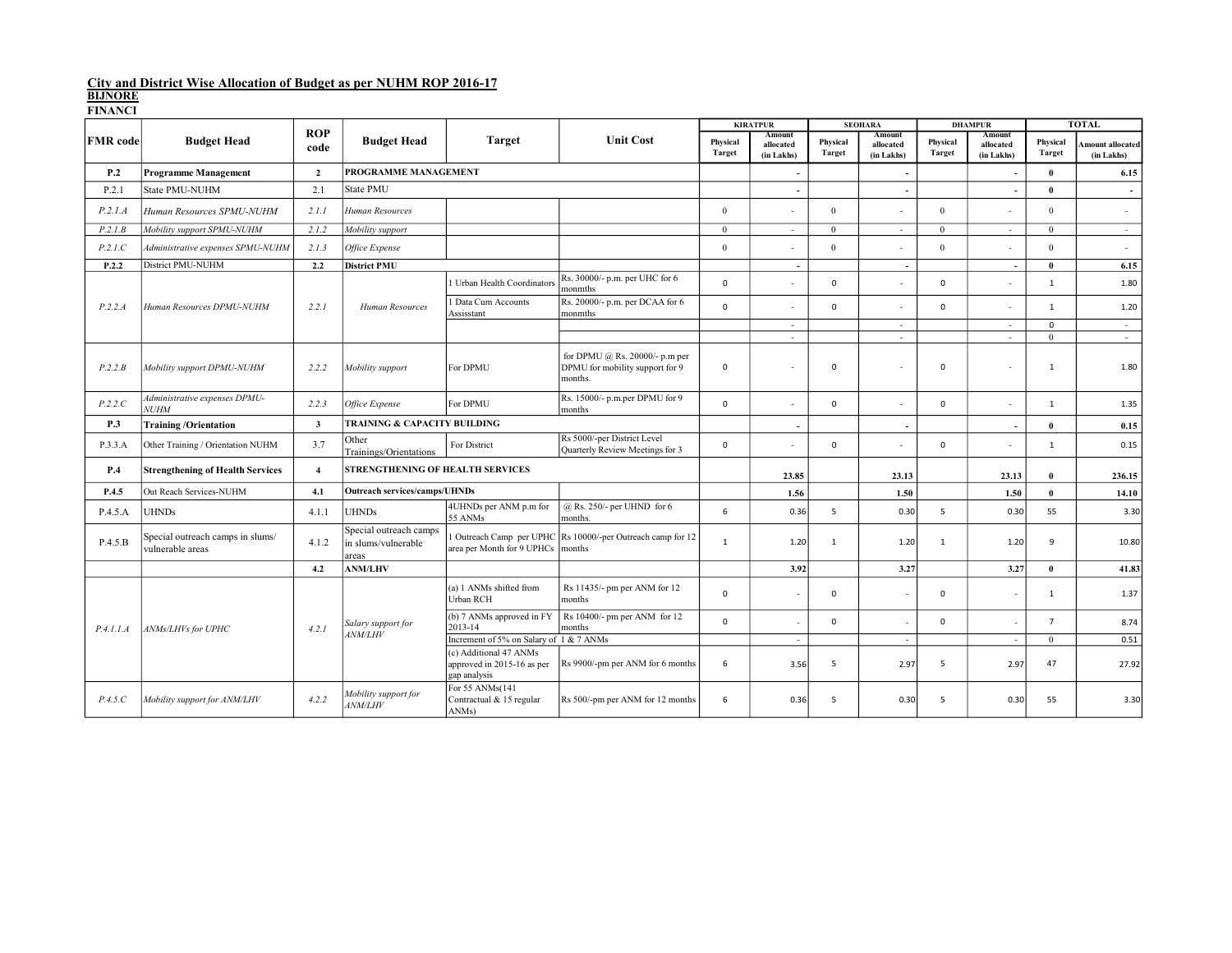|                 |                                     |                    | <b>Budget Head</b>                                                      |                                                                                                                    |                                                                                        |                           | <b>KIRATPUR</b>                   | <b>SEOHARA</b>            |                                   | <b>DHAMPUR</b>            |                                   |                           | <b>TOTAL</b>                  |
|-----------------|-------------------------------------|--------------------|-------------------------------------------------------------------------|--------------------------------------------------------------------------------------------------------------------|----------------------------------------------------------------------------------------|---------------------------|-----------------------------------|---------------------------|-----------------------------------|---------------------------|-----------------------------------|---------------------------|-------------------------------|
| <b>FMR</b> code | <b>Budget Head</b>                  | <b>ROP</b><br>code |                                                                         | <b>Target</b>                                                                                                      | <b>Unit Cost</b>                                                                       | Physical<br><b>Target</b> | Amount<br>allocated<br>(in Lakhs) | Physical<br><b>Target</b> | Amount<br>allocated<br>(in Lakhs) | Physical<br><b>Target</b> | Amount<br>allocated<br>(in Lakhs) | Physical<br><b>Target</b> | mount allocated<br>(in Lakhs) |
|                 |                                     | 4.3                | <b>Urban PHC (UPHC)</b>                                                 |                                                                                                                    |                                                                                        |                           | 18.36                             |                           | 18.36                             |                           | 18.36                             | $\bf{0}$                  | 180.22                        |
| P.4.4.2.A       | Equipment for UPHC                  | 4.3.1              | Renovation/upgradation<br>of existing facility to<br><i><b>UPHC</b></i> | For Mini Autoclave,<br>Microscope & Equipments to<br>ANMs                                                          | Rs. 1.00 Lakh per UPHC for 9<br><b>UPHCs</b>                                           | $\mathbf{1}$              | 1.00                              | $\mathbf{1}$              | 1.00                              | $\mathbf{1}$              | 1.00                              | 9                         | 9.00                          |
| P.4.2.1.A       | UPHC-NC                             | 4.3.2              | <b>Building of new UPHC</b>                                             |                                                                                                                    |                                                                                        |                           |                                   |                           |                                   |                           |                                   | $\bf{0}$                  |                               |
|                 |                                     | 4.3.3              |                                                                         | Operation cost support for running UPHC (other than untied grants and medicines &                                  |                                                                                        |                           | 10.61                             |                           | 10.61                             |                           | 10.61                             | $\bf{0}$                  | 110.47                        |
|                 |                                     | 4.3.3.1            | Human Resource                                                          |                                                                                                                    |                                                                                        |                           | 7.97                              |                           | 7.97                              |                           | 7.97                              | $\bf{0}$                  | 86.71                         |
|                 |                                     |                    |                                                                         | (a) 1 Fulltime MOs shifted<br>from Urban RCH                                                                       | Rs 41600/-p.m. Per MO for 12<br>months                                                 | $\mathbf{0}$              | ٠                                 | $\mathbf{0}$              |                                   | $\overline{0}$            |                                   | $\mathbf{1}$              | 4.99                          |
|                 | P.4.1.3.1.A   MO at UPHC Full-time  |                    | MO salary                                                               | in 2013-14&2014-15                                                                                                 | (b) 1 Fulltime MOs approved $R_s$ 37800/month/MO for 12 months                         | $\mathbf{0}$              |                                   | $\theta$                  |                                   | $\Omega$                  | ä,                                |                           | 4.54                          |
|                 |                                     |                    |                                                                         | Increment of 5% on Salary of 1 & 1 MO                                                                              |                                                                                        |                           | $\sim$                            |                           | ×                                 |                           | $\sim$                            | $\mathbf{0}$              | 0.48                          |
|                 |                                     | 4.3.3.1.1          |                                                                         | (c) 7 Full time Mos approved<br>for new UPHCs                                                                      | Rs 36000/-p.m. per MO for 6<br>months                                                  |                           | 2.16                              |                           | 2.16                              |                           | 2.16                              | $7\phantom{.0}$           | 15.12                         |
|                 | P.4.1.3.1.B   MO at UPHC Part-time  |                    |                                                                         | (d) 2 Parttime MO                                                                                                  | Rs 21600/-p.m. Per MO for 12                                                           | $\mathbf{0}$              | 0.00                              | $\overline{0}$            | 0.00                              | $\overline{0}$            | 0.00                              | $\overline{2}$            | 5.18                          |
|                 |                                     |                    |                                                                         | Increment of 5% on Salary of 2Mos                                                                                  |                                                                                        |                           | $\overline{\phantom{a}}$          |                           |                                   |                           |                                   | $\mathbf{0}$              | 0.26                          |
|                 |                                     |                    |                                                                         | (e) 7 Part time Mos approved<br>for new UPHCs                                                                      | Rs 21600/-p.m.per MO for 6 months                                                      | $\overline{1}$            | 1.30                              |                           | 1.30                              | $\overline{1}$            | 1.30                              | $7\phantom{.0}$           | 9.07                          |
|                 | Staff nurse for UPHC                |                    | Salary of paramedical&<br>nursing staff (Staff                          | (a) 1 Staff Nurses shifted<br>from Urban RCH                                                                       | Rs 19060/-pm per SN for 12 months                                                      | $\mathsf 0$               | à.                                | $\mathbf 0$               | $\overline{\phantom{a}}$          | $\mathbf 0$               | ä,                                | $\mathbf{1}$              | 2.29                          |
| P.4.1.2.A       |                                     |                    |                                                                         | (b) 2 Staff Nurses (2 SNs per<br>UPHC for 1 New UPHC)                                                              | Rs 17325/-pm per SN for 12 months                                                      | $\mathbf 0$               | ä,                                | $\mathbf 0$               |                                   | $\mathbf 0$               |                                   | $\overline{2}$            | 4.16                          |
|                 |                                     |                    |                                                                         | Increment of 5% on Salary of 1 & 2 SNs                                                                             |                                                                                        |                           | $\sim$                            |                           | ×                                 |                           | $\sim$                            | $\mathbf{0}$              | 0.32                          |
|                 |                                     |                    |                                                                         | (c) 2 SNs per UPHCs for 7<br>New UPHC                                                                              | Rs 16500/-pm per SN for 6 months                                                       | $\overline{2}$            | 1.98                              | $\overline{2}$            | 1.98                              | $\overline{2}$            | 1.98                              | 14                        | 13.86                         |
|                 |                                     | 4, 3, 3, 1, 2      | Nurse/Lab<br>Technician/Pharmcist/Oth                                   | (d) 2 Pharmacist                                                                                                   | Rs 17325/-pm per Pharmacist for 12<br>months                                           | $\mathbf 0$               | ٠                                 | $\Omega$                  |                                   | $\mathsf 0$               | ٠                                 | $\overline{2}$            | 4.16                          |
| P.4.1.6.4       | Pharmacists at UPHC                 |                    | er)                                                                     | Increment of 5% on Salary of 2 Pharmacist                                                                          |                                                                                        |                           | 0.00                              |                           | 0.00                              |                           | 0.00                              | $\mathbf{0}$              | 0.21                          |
|                 |                                     |                    |                                                                         | (e)1 Pharmacist per UPHC<br>for 7 new UPHC                                                                         | Rs 16500/-pm per Pharmacist for 6<br>months                                            | $\mathbf{1}$              | 0.99                              | $\mathbf{1}$              | 0.99                              | 1                         | 0.99                              | $\overline{7}$            | 6.93                          |
|                 |                                     |                    |                                                                         | (f) 2 Lab Technician                                                                                               | Rs12400 /-pm per Lab Technician<br>for 12 months                                       | $\mathbf 0$               | ٠                                 | $\Omega$                  |                                   | $\Omega$                  |                                   | $\overline{2}$            | 2.98                          |
| P.4.1.5.A       | Lab Technicians at UPHC             |                    |                                                                         | Increment of 5% on Salary of 2LTs                                                                                  |                                                                                        |                           | 0.00                              |                           | 0.00                              |                           | 0.00                              | $\mathbf{0}$              | 0.15                          |
|                 |                                     |                    |                                                                         | (g)1 Lab Technician per<br><b>UPHC</b> for 7 new UPHCs                                                             | Rs 11800/-pm per Lab Technician<br>for 6 months                                        | $\mathbf{1}$              | 0.71                              | $\mathbf{1}$              | 0.71                              | $\mathbf{1}$              | 0.71                              | $\overline{7}$            | 4.96                          |
|                 | P.4.1.10.A Other Support staff-NUHM | 4.3.3.1.3          | Salary of support staff<br>(non clinical staff)                         | Position not Approved.<br>Lumpsum amount approved<br>for outsourcing support staff<br>services.Budget for 6 months | Rs 5717/- p.m. per Sweeper cum<br>Chowkidarfor 1 Sweeper cum<br>Chowkidar for 6 months | $\mathsf 0$               |                                   | $\mathsf 0$               |                                   | 0                         | ٠                                 | $\mathbf{1}$              | 0.34                          |
|                 |                                     |                    |                                                                         | allocated as per approval<br>from last year.                                                                       | Rs 14000/-pm per UPHC for support<br>staff for 6 months                                | 1                         | 0.84                              | $\mathbf{1}$              | 0.84                              | $\mathbf{1}$              | 0.84                              | 8                         | 6.72                          |